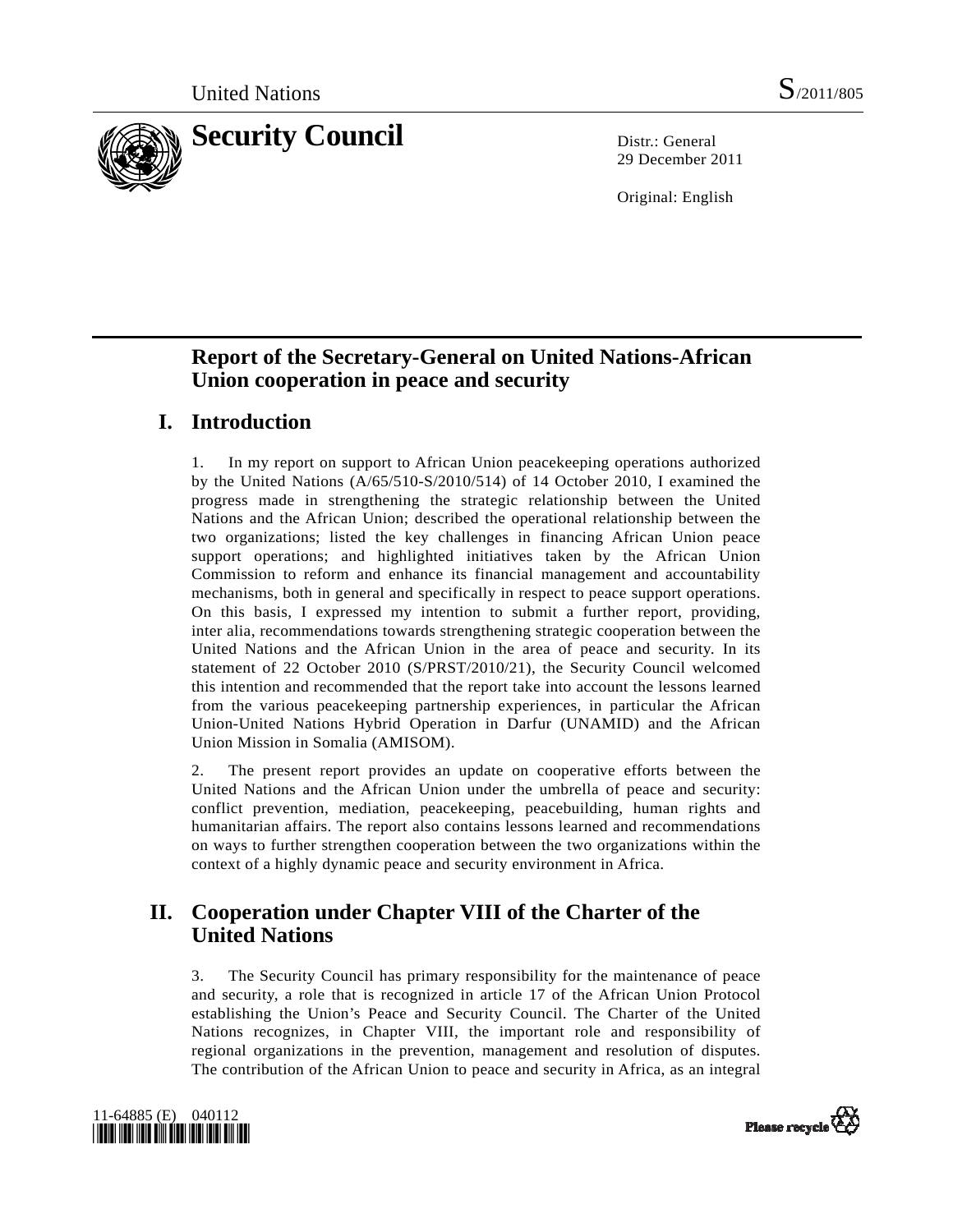part of international collective security, has been acknowledged and encouraged by the Security Council. Over time, and in response to the severity of the peace and security challenges in Africa, the roles of both the African Union and the regional economic communities have increased significantly, both qualitatively and quantitatively. With the support of the United Nations and other international actors, the African Union has enhanced the means, through its African Peace and Security Architecture, to achieve a greater and more comprehensive role in the maintenance of peace and stability in Africa.

4. The partnership between the United Nations and the African Union has evolved at the strategic and operational levels and has led to swift and effective responses to conflict. At the same time, cooperation has at times been challenged owing to the divergent positions of the two organizations towards particular crises. At the strategic level, cooperation with regional organizations must be anchored in shared values, principles and objectives. At the operational level, it is important that the partnership continues to be based on comparative advantages, complementarity of mandates and the optimal use of resources and capacities. In accordance with Chapter VIII of the Charter, cooperation between the United Nations and regional organizations is determined by the Security Council, based on the political dynamics of a particular conflict. Members of the Council may recall that, in my 2008 report on the relationship between the United Nations and regional organizations, in particular the African Union, in the maintenance of international peace and security (S/2008/186), I also discussed the nature and structure of the partnership and ways of addressing common peace and security challenges.

## **III. Coordination and consultation mechanisms**

### **A. United Nations Security Council and African Union Peace and Security Council**

5. The relationship between the Security Council and the Peace and Security Council of the African Union is at the core of the overall strategic partnership between the two organizations. Since the establishment of the Peace and Security Council by the African Union in 2004, the Security Council has enhanced collaboration with it, with a view to ensuring rapid and appropriate responses to emerging situations and developing effective strategies for conflict prevention, peacemaking, peacekeeping and peacebuilding on the continent.

6. On 21 May 2011, the members of the Security Council and the Peace and Security Council of the African Union held their fifth consultative meeting at the headquarters of the African Union in Addis Ababa. Building on their annual consultative meetings held since 2007, on an alternating basis in New York and Addis Ababa, the members of the Security Council and the Peace and Security Council assessed their cooperation in the areas of conflict prevention and resolution, peacekeeping and peacebuilding, including the maintenance of constitutional order and the promotion of human rights, democracy and the rule of law in Africa. The meeting allowed the two bodies to continue developing an effective partnership and to discuss key peace and security issues on which both organizations were engaged, and also to explore ways to enhance their cooperation. In this connection, they discussed the situation in Côte d'Ivoire, Libya, Somalia and the Sudan. As at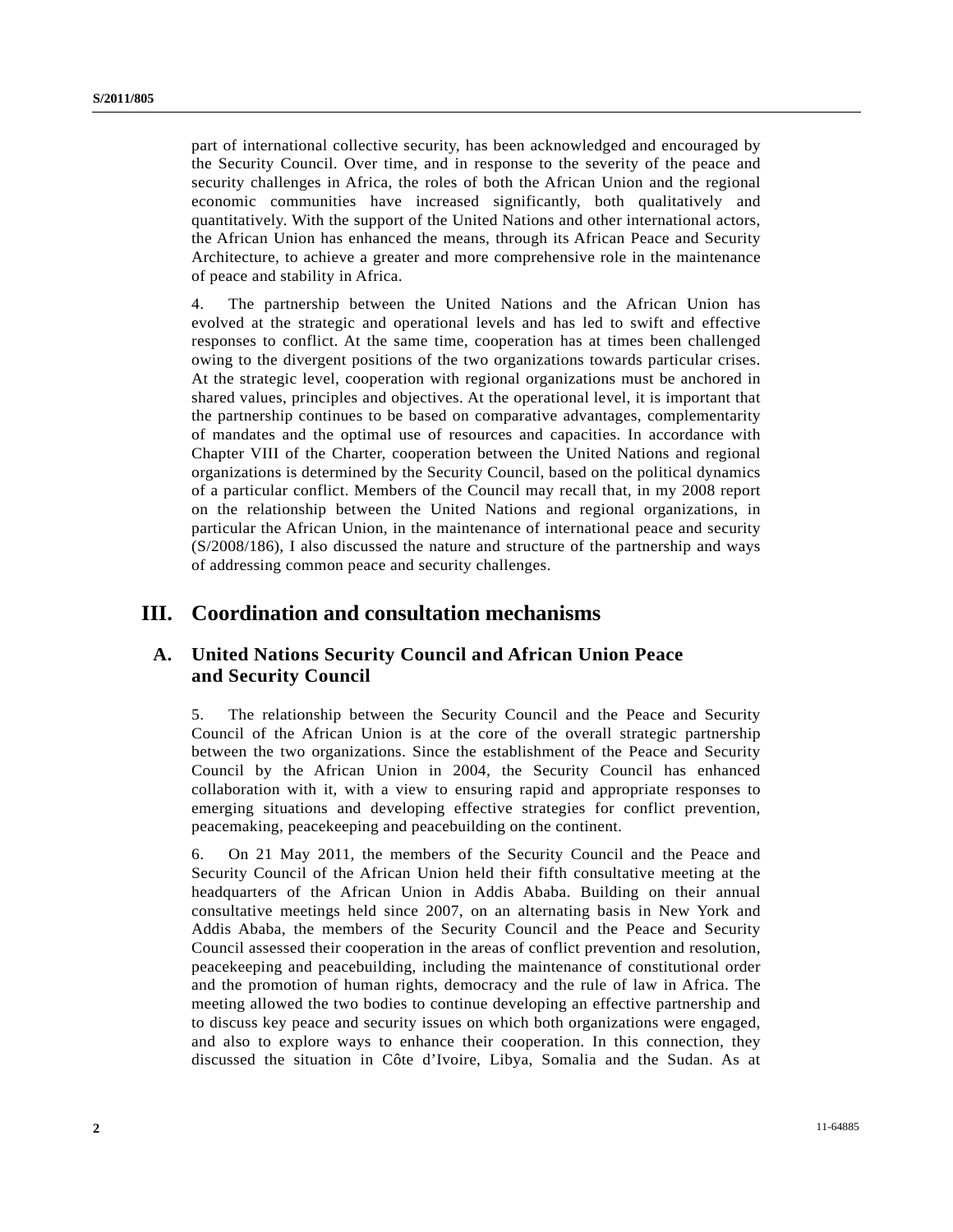previous meetings, representatives of the two bodies also discussed means of strengthening methods of work and cooperation, in an effort to enhance the substantive impact of the annual meeting. In their joint communiqué, the two institutions reiterated their commitment to strengthening their partnership.

7. The close working relationship between the Secretariat of the United Nations and the African Union Commission helps to enhance the relationship between the Security Council and the Peace and Security Council of the African Union. Over the last year, senior officials of the African Union have been invited to brief the Security Council and my special representatives and envoys have also been invited to brief the Peace and Security Council. These briefings have focused on issues of common interest, including the situations in Burundi, the Central African Republic, the Democratic Republic of the Congo, Guinea-Bissau, Libya, Madagascar, Somalia and the Sudan, the activities of the Lord's Resistance Army and thematic issues relating to peacebuilding, the prevention of genocide and sexual violence in conflict situations.

### **B. Coordination with Member States and regional and subregional actors: high-level meetings**

8. In an effort to generate momentum and ensure coherent regional and international support and strengthen the regular exchanges between the Secretariat and the Commission on various crises, the two organizations have increasingly been working closely with the Member States and subregional organizations in Africa in the format of mini-summits or high-level meetings to address the major conflicts and crisis on the continent. On 24 September 2010, the African Union participated in a high-level meeting convened by the Secretary-General in New York on the Sudan to mobilize international support for the full and timely implementation of the final phase of the Comprehensive Peace Agreement by the parties to the conflict in the Sudan, including the referendums on the self-determination of the people of Southern Sudan and on the status of Abyei. Following the referendum in the Sudan, on 31 January 2011, the Chairperson of the African Union Commission, Jean Ping, and the Secretary-General co-chaired a meeting in Addis Ababa with the Chair of the Intergovernmental Authority on Development (IGAD), Prime Minister Meles Zenawi of Ethiopia, to facilitate a smooth post-referendum transition.

9. Throughout the recent post-elections crisis in Côte d'Ivoire, the African Union, together with the Economic Community of West African States (ECOWAS), took a leading role in resolving the crisis peacefully. In order to ensure coordinated action on the way forward, the Secretary-General co-chaired a high-level meeting on Côte d'Ivoire with the African Union and ECOWAS Chairpersons in Addis Ababa on 29 January 2011.

10. In an effort to build an international partnership and chart a common approach on Libya, the United Nations and the League of Arab States co-convened four meetings with regional organizations, including the African Union, the European Union and the Organization of the Islamic Conference on 14 April, 30 May, 18 June and 26 August 2011 in Cairo. The "Cairo Group" served as the basis for joint and coordinated action by the participating regional organizations. I also participated in the extraordinary summit of the Assembly of the African Union on 25 May 2011, where the elements of the African Union road map were discussed. On 20 September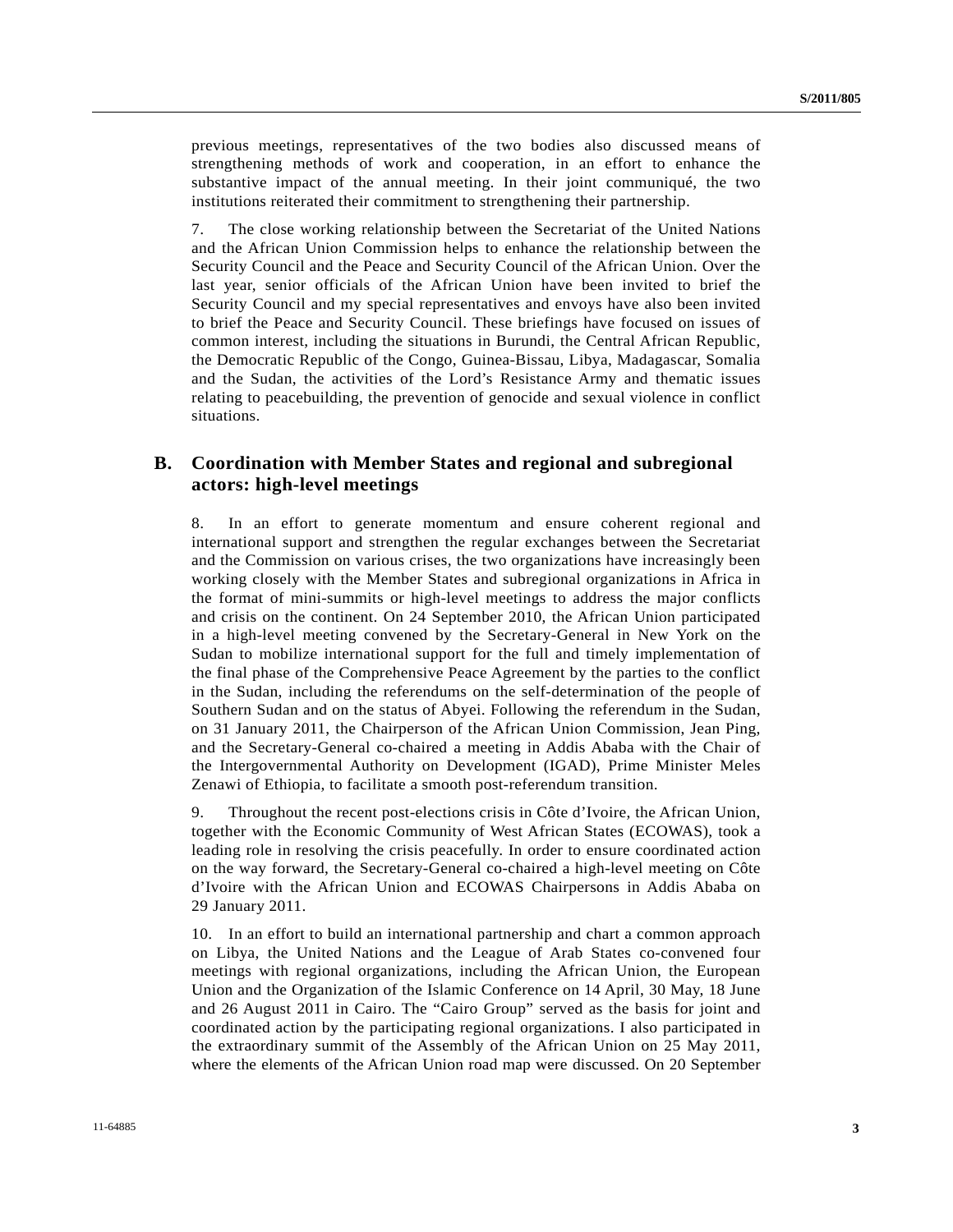2011, representatives of the African Union and African Member States, among others, attended the high-level meeting that I convened in New York to mobilize the support of the international community for the post-conflict phase in Libya.

11. With regard to Somalia, the two organizations convened two mini-summits on the margins of the African Union summits in Kampala in July 2010 and in Addis Ababa in January 2011. The latter was co-chaired by the United Nations, the African Union and IGAD. IGAD played a prominent part in the Addis Ababa Summit, given its critical role in the Somali peace process. The African Union also participated in the mini-summits on Somalia I convened on the margins of the United Nations General Assembly in 2010 and 2011. These occasions presented unique opportunities for the two organizations to have a fuller exchange of views on the situation in Somalia and to focus the attention of the international community on the needs of AMISOM. The meetings have contributed to the goal of ensuring coherent regional and international support for the political process and the way forward.

### **C. Coordination between the United Nations Secretariat and the African Union Commission**

12. In recent years, the United Nations Secretariat and the African Union Commission have worked to enhance their partnership in the area of peace and security at both the strategic and operational levels. On 25 September 2010, with the aim of enhancing the strategic partnership between the two organizations, the Chairperson of the African Union and the Secretary-General launched the United Nations-African Union Joint Task Force on Peace and Security. Since then, the Task Force has held three meetings, in New York, on 29 September 2010 and 19 September 2011, and in Addis Ababa on 1 February 2011, at the level of Under-Secretaries-General of the United Nations and the Commissioner for Peace and Security of the African Union. In 2011, the meetings of the Task Force offered the opportunity for both organizations to discuss cooperation in Côte d'Ivoire, Libya, the Sudan, South Sudan and Somalia, in line with the decisions of the mini-summits and high-level meetings that I convened or co-chaired with the Chairpersons of the African Union, ECOWAS and IGAD.

13. Initiated in 2008, in the framework of the 10-year capacity-building programme for the African Union, the United Nations Secretariat and the African Union Commission have organized six consultative "desk-to-desk" meetings at the working level on the prevention and management of conflicts on the continent. The desk-to-desk meetings have provided the United Nations, the African Union and the regional economic communities with a mechanism for cooperation and informationsharing, and have led to joint initiatives on country situations and cross-cutting issues of mutual interest. Following the recommendations in my 2009 report on support to African Union peacekeeping operations authorized by the United Nations (A/64/359-S/2009/470), the desk-to-desk exchanges, led by the Department of Political Affairs, have been broadened to include relevant officers from the Department of Peacekeeping Operations, the Depart of Field Support and the Office for the Coordination of Humanitarian Affairs, and other entities have also joined, including the Office of the United Nations High Commissioner for Human Rights (OHCHR), the United Nations High Commissioner for Refugees (UNHCR), the United Nations Office to the African Union (UNOAU) and United Nations field missions. In an effort to further enhance coordination between the two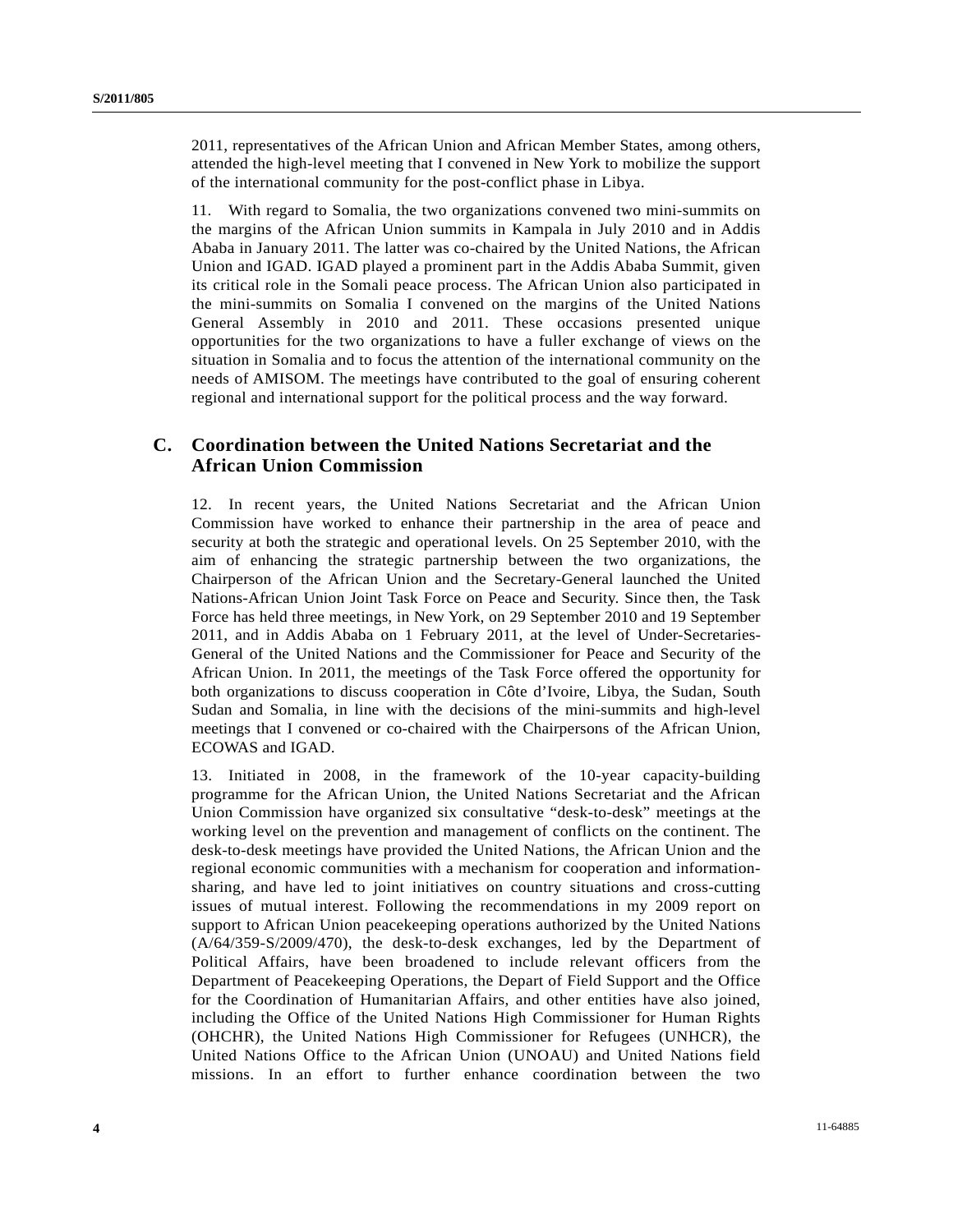organizations, the meeting has also served as a mechanism to follow up on the implementation of the recommendations of the Joint Task Force meetings.

14. In this regard, over the last year, there have been two desk-to-desk meetings, held on 10 and 11 June in Kenya and on 1 and 2 December 2011 in the United Republic of Tanzania. During these meetings, participants reviewed the status of implementation of the recommendations made at the Joint Task Force meetings in January 2011 and September 2011. The desk-to-desk meetings have also provided opportunities to discuss a range of thematic issues relating to cooperation between the United Nations and the African Union in peace and security in Africa, including unconstitutional changes of government, election-related disputes and political violence and human rights and humanitarian affairs. In light of recent developments in cooperation between the two organizations in peace and security in Africa, regular teleconferences between the United Nations Secretariat and the African Union Commission, facilitated by UNOAU, have resumed in order to enhance coordination and consultation at the desk level.

15. The establishment of UNOAU in 2010 has strengthened the flow of information between the Secretariat and the Commission, enhanced consultation at the working level and facilitated greater coordination between the two organizations. Within the framework of the 10-year capacity-building programme for the African Union, UNOAU co-chairs the peace and security cluster, coordinating the support of the entire United Nations system to the African Union in the area of peace and security. Since its establishment, the members of the peace and security cluster have provided expert support to the African Union in a variety of capacity-building areas, with a special focus on the development and operationalization of the African Peace and Security Architecture and its components. Following the recommendations of the eleventh session of the Regional Coordination Mechanism and my report on the review of the 10-year capacity-building programme of February 2011 (A/65/716-S/2011/54), the cluster is further realigning its activities with African Union priorities and objectives.

16. In addition, my special representatives and other senior officials from Headquarters and the field participated in the African Union high-level retreats on the promotion of peace, security and stability in Africa in August 2010 and September 2011. The meetings provided an opportunity for senior officials and special envoys/representatives of both organizations, as well as other high-level participants, to exchange views on the trends, challenges and prospects for peace and stability in Africa. My special representatives to the African Union and other senior United Nations officials from Headquarters have also participated in the meetings of the Panel of the Wise in December 2010 in Algiers and December 2011 in Zanzibar, United Republic of Tanzania.

### **IV. Cooperation in conflict prevention and mediation**

17. While conflict management remains an undisputed core function of the United Nations and the regional organizations, there has been a growing recognition over the past years that we must strengthen our collective efforts to prevent conflicts before they occur. My report of 26 August 2011 on preventive diplomacy (S/2011/552) describes the changing landscape faced by the United Nations and its partners in conflict prevention, illustrates how recent joint engagements have made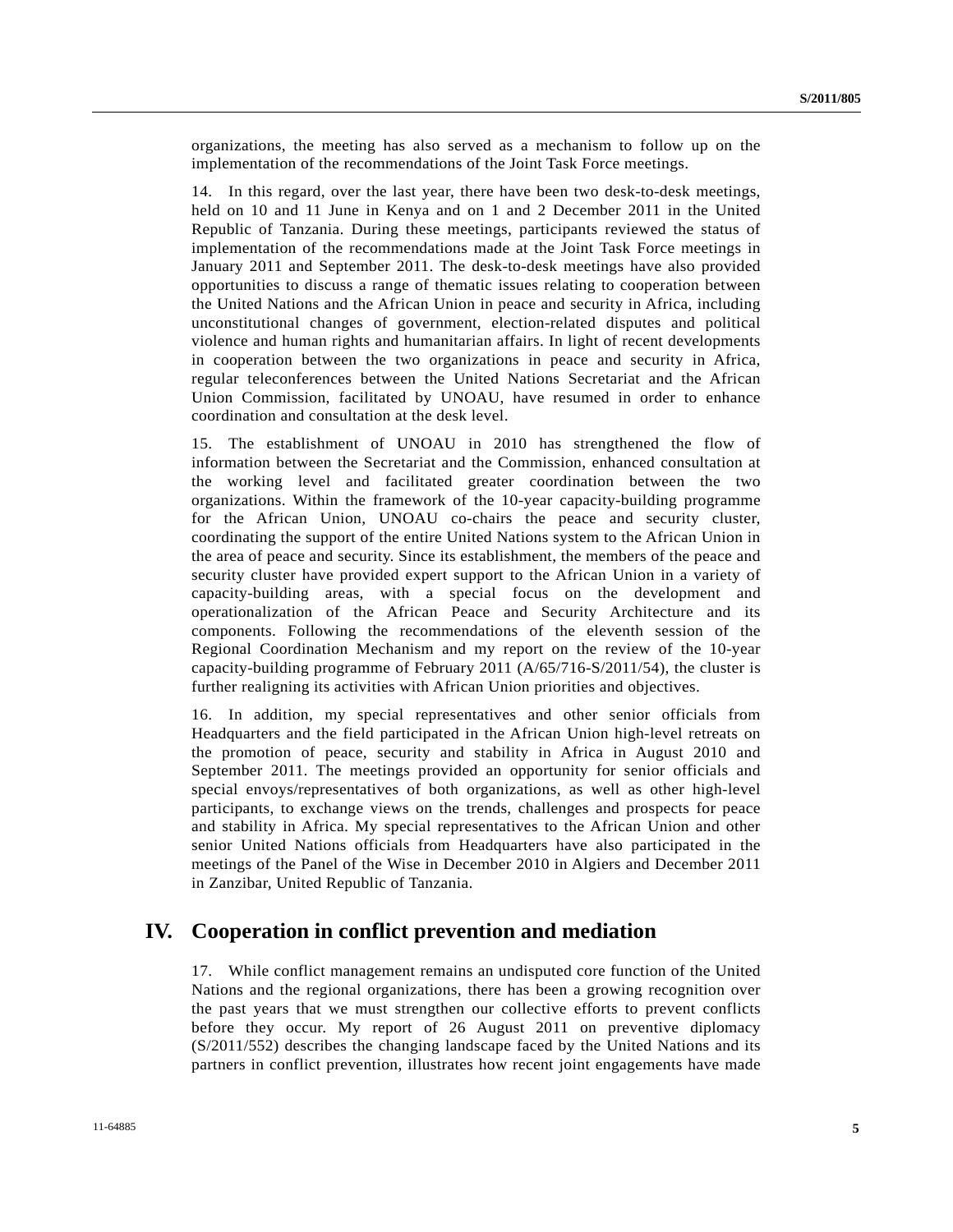a difference on the ground in a range of different contexts and outlines the key priorities moving forward.

18. Today, conflict prevention is central to the partnership between the United Nations and the African Union. Our envoys have worked together to defuse tensions and resolve problems before they spiral, as illustrated by the case of Guinea. The United Nations regional office in West Africa has established close working relations with the African Union as well as with subregional organizations, thus allowing all entities to jointly address potentially explosive peace and security issues throughout the region. Working alongside the African Union and ECOWAS, my Special Representative, Saïd Djinnit and his team have been very active in shuttle diplomacy and mediation support during crises situations in West Africa, including in Benin, Guinea, Guinea-Bissau, the Niger, Togo and Côte d'Ivoire. The mandate of the newly established United Nations Regional Office for Central Africa (UNOCA), operational since March 2011, is to make a similar contribution to conflict prevention in the subregion through, inter alia, the use of good offices on my behalf, and to help address cross-border challenges such as arms trafficking and the presence of armed groups, including the Lord's Resistance Army. United Nations peacekeeping and political missions on the ground, which play a continuous preventive role in many fragile countries, frequently collaborate with counterparts in the African Union and the regional economic communities in mission areas and in Addis Ababa. Groups of friends and international contact groups, on which the United Nations and the African Union are both represented and work closely together, have also provided useful venues for concerted diplomatic support when it is most needed.

19. One of the areas in which the partnership between the two organizations has significantly expanded over the past years is mediation. In accordance with Article 52 of the Charter, which states that the Security Council shall encourage the development of pacific settlement of local disputes through regional arrangements, the Department of Political Affairs has worked closely with the African Union Commission to build African institutional mediation capacity, including support to the establishment of the Union's mediation strategy, sharing lessons and experiences and enhancing coordination in this area. The ultimate aim of the secretariats of the two organizations is to strengthen support to mediation partnerships between the two organizations at the operational level, thereby improving the quality of peacemaking in Africa. This partnership also involves the regional economic communities, including ECOWAS, the Southern African Development Community (SADC) and IGAD. Operationally, the United Nations has previously worked closely with the African Union and the regional economic communities in mediation processes, including in Côte d'Ivoire, Guinea, Guinea-Bissau, Kenya, Madagascar, Somalia, the Sudan/Darfur and the Sudan/South Sudan. Cooperation is still ongoing in many of these situations.

20. It is important to note, however, that the partnership between the United Nations and the African Union in mediation is a work in progress that has yet to reach its full potential. The mediation partnership between the two organizations has often taken place in an ad hoc fashion and more needs to be done to improve cooperation at the conceptualization, planning and implementation stages of peace processes and in translating early warning into effective action through enhanced response capabilities.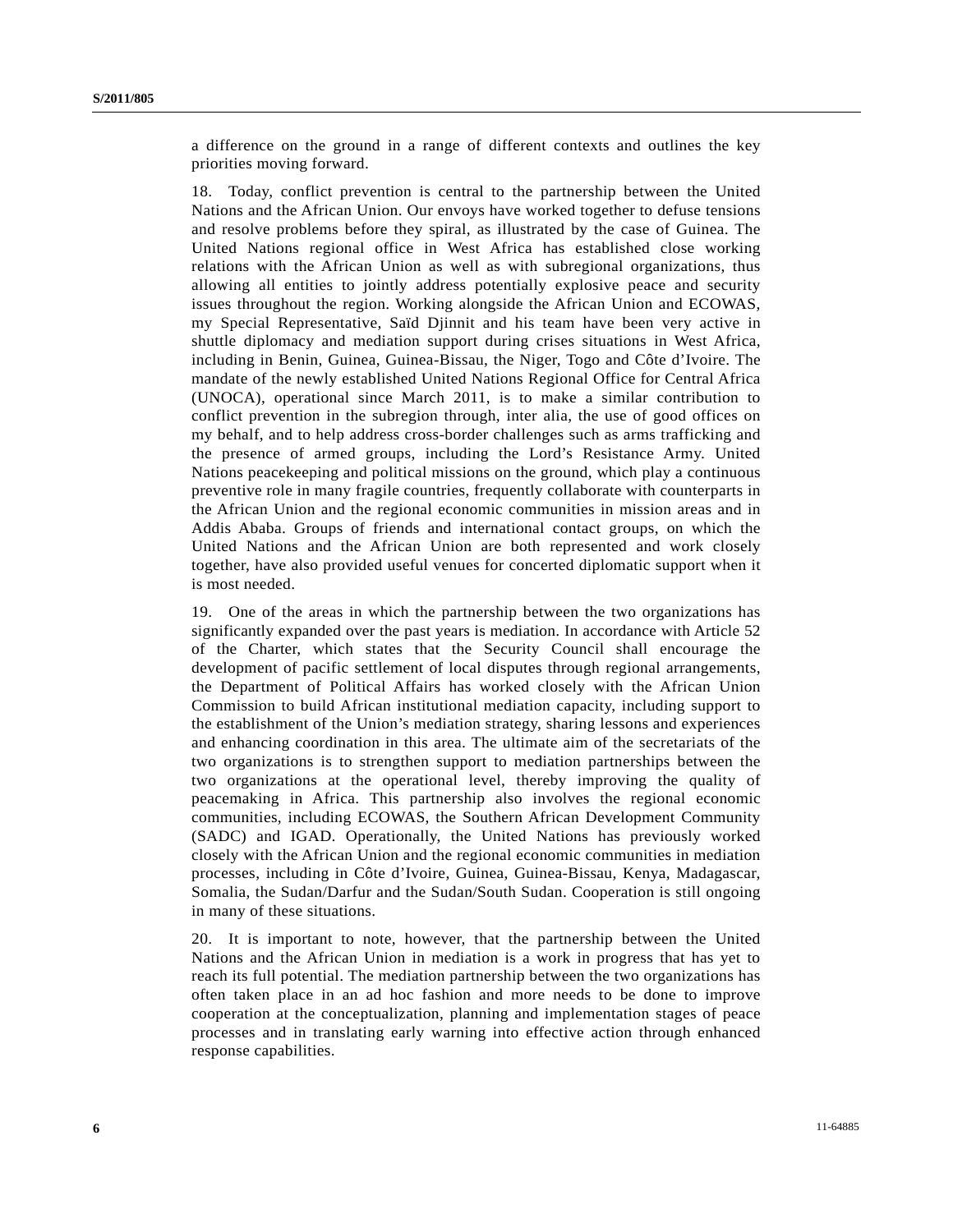21. In an effort to fulfil the potential of the partnership and to address the gaps in cooperation in the area of mediation, the United Nations and the African Union secretariats are working to develop common guidelines that outline a framework for mediation in Africa. The guidelines are being developed following two years of consultations and lessons learned exercises between the two organizations focusing on four cases: Kenya (African Union-led with United Nations support); Darfur (previously African Union-led, currently joint African Union-United Nations mediation); Somalia (United Nations-led); and Guinea-Bissau (led by a subregional organization, ECOWAS, in cooperation with the African Union and the United Nations). The guidelines are based on shared values and provide broad principles of cooperation aimed at clarifying roles and strengthening cooperation between the two organizations when undertaking joint mediation efforts. The success of these efforts to make the mediation partnership more coherent ultimately depends on the degree to which this approach is adopted at the strategic level and supported by Member States.

### **V. Peacekeeping**

### **A. Ongoing support to the African Union Commission in peacekeeping**

22. In addition to the United Nations and African Union peacekeeping partnership in ongoing operations, the United Nations Secretariat, through UNOAU, continues to provide operational and planning support and long-term capacity-building support to the African Union Commission for its peace support operations under the framework of the 10-year capacity-building programme. This includes support to the planning and management of ongoing operations such as AMISOM and potential future operations, as well as technical advice and support in the development of the policies, guidelines, doctrine and training for the African Standby Force as part of the African Peace and Security Architecture, in accordance with the African Union Commission's 2009-2012 strategic plan. UNOAU provides advice and mentoring to the African Union Commission on a daily basis in the areas of: mission planning, development of doctrines and policies, military, police, logistics, medical, human resources, procurement and other mission support. The establishment of UNOAU, in July 2010, has provided a much-needed focus for and rationalization of the provision of United Nations support in the area of peacekeeping by linking operational support and capacity-building for the African Union.

23. A major milestone in the development of the African Standby Force was achieved through the AMANI Africa (phase 1) exercise and evaluation, conducted in October 2010. The exercise demonstrated the importance of appropriate structures, staffed by well-qualified personnel, supported by clearly understood doctrine and procedures and backed by effective training and decision-making processes. The exercise also confirmed the need for senior leadership training, including training for mission management, for staff of the African Union Commission and regional planning personnel. The AMANI Africa (phase 1) evaluation report led to the development of the next phase of the African Standby Force, road map III, which was endorsed by the African Union Specialized Technical Committee on Defense, Safety and Security in October 2011 and will be submitted for approval by the Executive Committee in early 2012. The road map, which covers a five-year period, focuses on lessons learned from the AMANI Africa (phase 1) exercise, in particular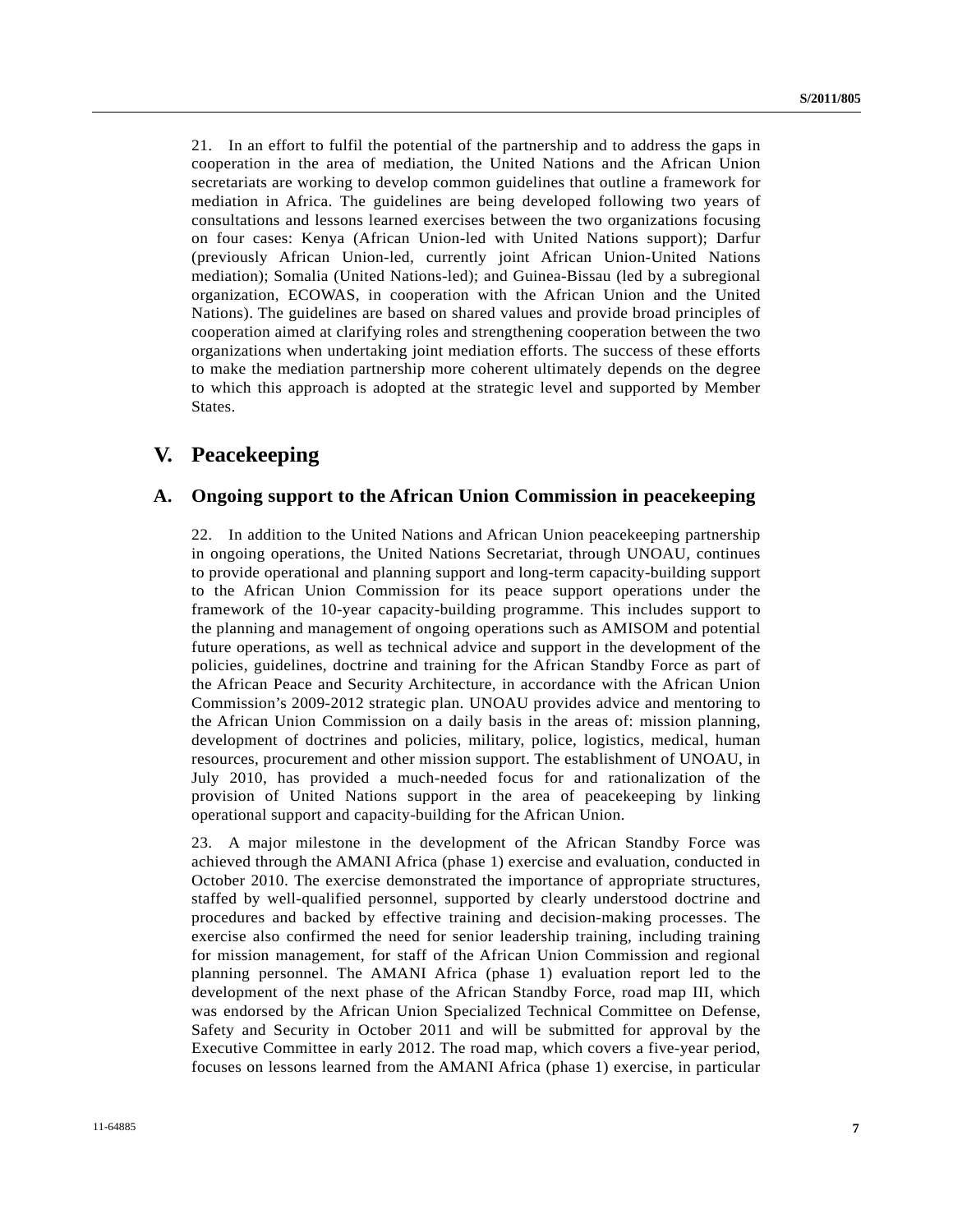with regard to staff and training, and provides a useful tool for the African Union to evaluate all components of the African Peace and Security Architecture, identify its priorities and set benchmarks for the operationalization of the African Standby Force.

24. With respect to the AMANI Africa (phase 2) cycle, UNOAU provides ongoing advice and mentoring to the African Union Commission and the regional economic communities or regional mechanisms for the development of key programmes to meet the targets for events and activities outlined in the AMANI Africa calendar. UNOAU has also enhanced its direct training support to ensure that it reflects the needs of the African Union and is facilitated by personnel with experience in African Union peacekeeping operations.

25. While the African Union and the regional economic communities have made important strides in the operationalization of the African Standby Force, the impact of partner support has sometimes fallen short of expectations, primarily as a consequence of a lack of human resources capacity within the Union to absorb the support provided, as well as coordination issues among partners, leading to duplication of effort and/or failure to address the Union's priority needs. Appropriate structures with appropriate staffing and more effective coordination will be increasingly important to ensure optimal use of resources to help the African Standby Force become fully operational by 2015. In this regard, a significant step in operationalizing the Force has been made by the East African Command of the African Standby Force with the deployment of 14 staff officers and plans to deploy a level II hospital to take part in AMISOM operations.

26. UNOAU is also supporting the African Union in articulating a strategy and operational plans in support of a regional peace support initiative by the Central African Republic, the Democratic Republic of the Congo, South Sudan and Uganda to address the activities of the Lord's Resistance Army. This experience has been helpful in developing the coordinated and coherent approaches required in mutual efforts to address crises that may arise in countries where the United Nations has peacekeeping operations and political missions.

27. Within the framework of United Nations support to the African Union Commission in peacekeeping, significant progress has also been made in the implementation of the United Nations-African Union strategic partnership on security sector reform. Within the context of the partnership, UNOAU and the Department of Peacekeeping Operations have provided significant technical support and advice to the African Union Commission in the elaboration of its security sector reform policy. The African Union Commission and the United Nations Secretariat are also leveraging considerable resources for the implementation of a number of capacity-building projects aimed at operationalizing the policy, including the elaboration of policy tools and guidance; joint United Nations-African Union assessments to countries undergoing security sector reform and advocacy and training. In addition, African Union experts in the area of security sector reform participated in the 2011 inter-agency task force meeting on this subject and new staff working in this field undertook a familiarization visit to United Nations Headquarters. The Secretariat has also supported the African Union Commission in conducting orientation workshops on security sector reform in Ethiopia, Ghana and Zimbabwe. A fourth workshop for the Pan-African Parliament was held in November 2011 in South Africa.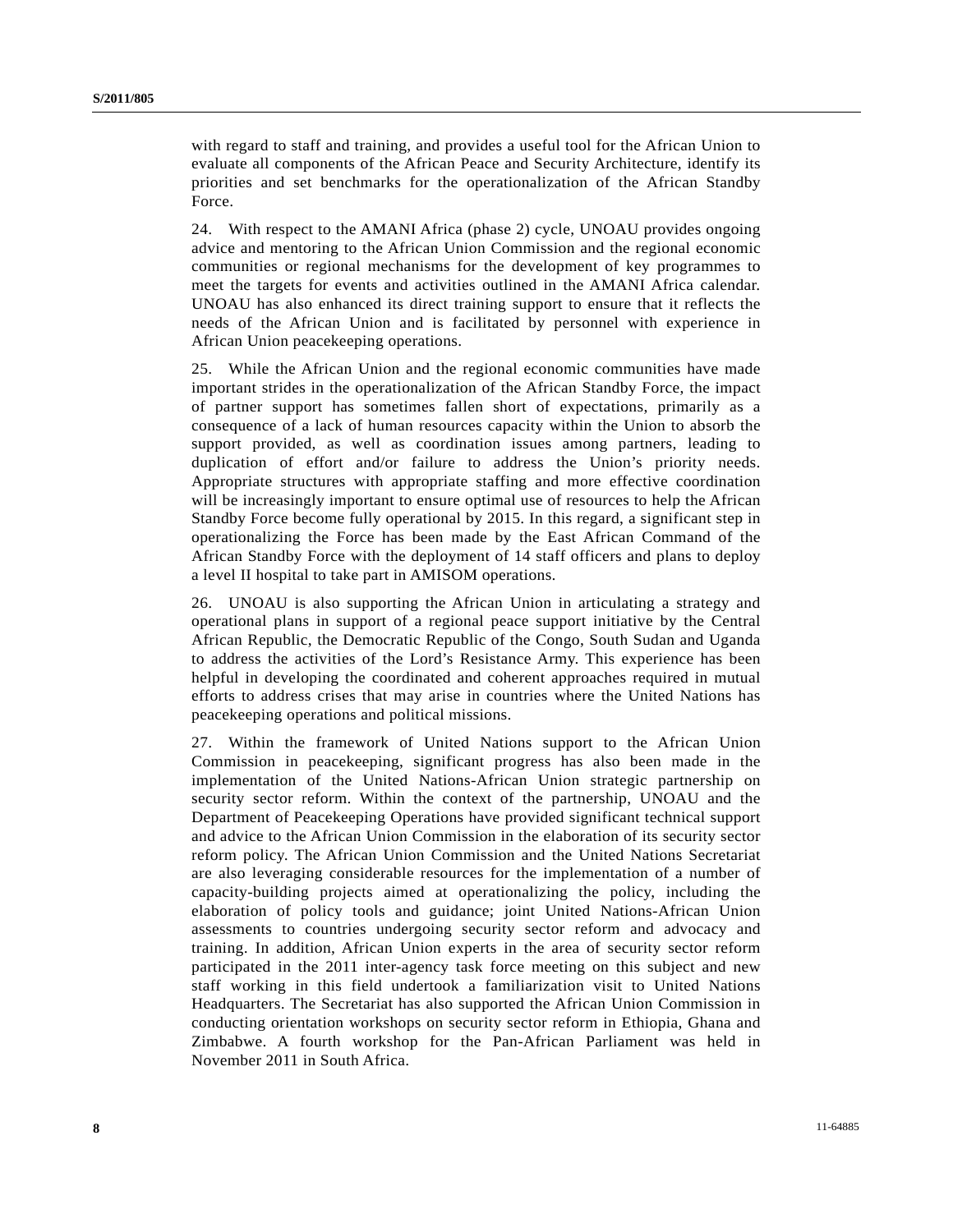28. In an effort to support the African Union Commission's 2009-2012 strategic plan in the area of peace and security, UNOAU and the Department of Peacekeeping Operations, the African Union Commission and the World Bank have developed a one-year capacity-building development project in the area of disarmament, demobilization and reintegration. The project, which will be implemented in 2012, will consist of: workshops on disarmament, demobilization and reintegration for the Commission and its partners; study visits for Commission personnel; development of an African Union resource centre on disarmament, demobilization and reintegration; and prioritizing access of selected African Union staff to existing training on this subject. As an integral part of the project, the African Union will develop and implement a disarmament, demobilization and reintegration-related project in one of its Member States in order to obtain practical experience.

29. The protection of civilians is another thematic and cross-cutting area of peacekeeping where the United Nations is working to support the African Union. In 2010, the Department of Peacekeeping Operations provided specialized support to the development of the African Union draft guidelines for the protection of civilians in peace support operations. The draft was presented to the fifteenth ordinary session of the Assembly of the Union, held in Kampala in July 2010. At its 279th meeting, in May 2011, the Union's Peace and Security Council urged the African Union Commission to mainstream the draft guidelines into the work of AMISOM. The Peace and Security Council also encouraged the Commission to pursue its efforts in relation to protection of civilians, notably through the development of: (a) an AMISOM approach for the protection of civilians; (b) a lessons learned report; (c) protection threats, vulnerabilities and risks indicators for the continental early warning system; (d) a guidance note on protection mandates; (e) a framework for developing mission-specific protection strategies; and (f) drafting of training guidelines and the conduct of awareness-raising and outreach activities. The United Nations will continue to support the African Union in its efforts to develop policy, guidance and training in relation to the protection of civilians. The political and security contexts in which African Union peace support operations often operate can be distinct from those in which United Nations peacekeeping missions are generally deployed. This will obviously need to be taken into account as the United Nations determines the nature of its support for the Union's efforts on the protection of civilians.

### **B. Peacekeeping partnerships with the African Union: lessons learned**

30. The partnership between the United Nations and the African Union in peacekeeping has significantly evolved over the past decade. In the 1990s the United Nations engaged in various types of peacekeeping partnerships with the Organization of African Unity the precursor to the African Union, and the regional economic communities. The establishment of the African Union has led to an intensification of this partnership through the testing of new arrangements in Somalia and the Sudan, while also developing the Union's capacity to undertake multidimensional peace support operations. To further enhance and build upon the cooperation between the two organizations in the area of peacekeeping, it is critical to review lessons learned, adopt best practices and translate those into policies and guidelines for future cooperation. In this regard, and in accordance with the Security Council's presidential statement of 22 October 2010 (S/PRST/2010/21), the United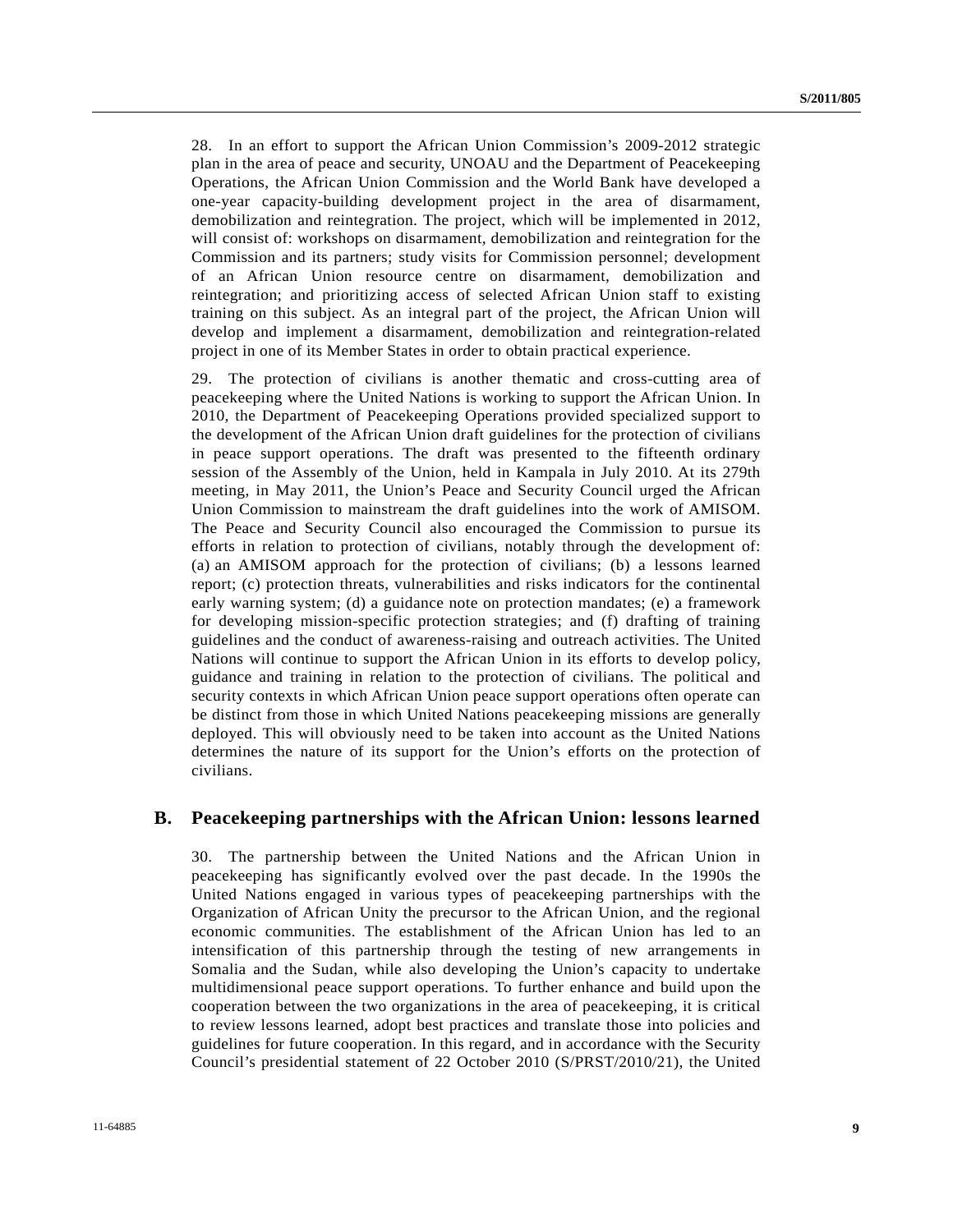Nations and African Union undertook a joint lessons learned workshop in November 2010 to discuss positive experiences, best practices, challenges and gaps in respect of the provision of the light and heavy support packages for the African Union Mission in Somalia (AMIS), logistical and technical support for AMISOM and the collaboration that has taken place under the UNAMID hybrid structure.

31. It is important to note that while the United Nations has undertaken various types of peacekeeping partnerships with the African Union and its subregional organizations, the form of this partnership has always come as a result of the specific political and security circumstances of a given conflict. In Darfur, the United Nations light and heavy support packages for AMIS and the hybrid operation (UNAMID) were the only options available for United Nations intervention with host country consent. With respect to Somalia, the United Nations technical and logistical support to AMISOM was authorized based on the Security Council's expressed intent to deploy a United Nations peacekeeping operation as a follow-on force to AMISOM at the right time under the right conditions. These are unique approaches devised in order to fulfil our collective responsibility in peace and security on the continent, when the African Union has taken on responsibilities in complex political and security environments and under difficult financial and logistical circumstances.

32. Although the contexts of our collaboration with the African Union in Darfur and Somalia are distinct, a number of common lessons do emerge and should be noted for future cooperation, in particular, lessons with regard to: harmonizing policy and strategy, especially with regard to shared objectives; planning and mandating support packages and operations; determining command and control structures and providing strategic guidance; enhancing cooperation and coordination between the two organizations and ensuring complementary approaches and suitable burden-sharing in peacekeeping operations, when and where appropriate to the specific political circumstances.

#### **Harmonization of policy and strategy**

33. An effective peacekeeping operation involving the African Union and the United Nations requires the harmonization of policy and strategy at the highest level, including between the Security Council and the Peace and Security Council of the African Union, as well as the secretariats of both organizations. Such cases require thorough strategic and operational planning between the two organizations to define and agree upon common objectives for a given operation before either the United Nations or the African Union authorizes an operation requiring partnership. This would allow early identification of requirements for United Nations support to an African Union peace support operation and would also facilitate planning for possible transition to a United Nations peacekeeping operation, if such an intention were to be expressed by the Security Council. To the extent possible, mandates given by the Security Council and the Peace and Security Council for an operation that is supported by both organizations should be harmonized or worded so as to demonstrate the unity of the strategic vision behind the plan.

34. Experience from the partnerships in Darfur and Somalia illustrates the importance of harmonizing policy at the mandating and authorization phase so that planning and resourcing are commensurate to the task envisioned. For example, when the African Union authorized AMIS in 2004, the Security Council welcomed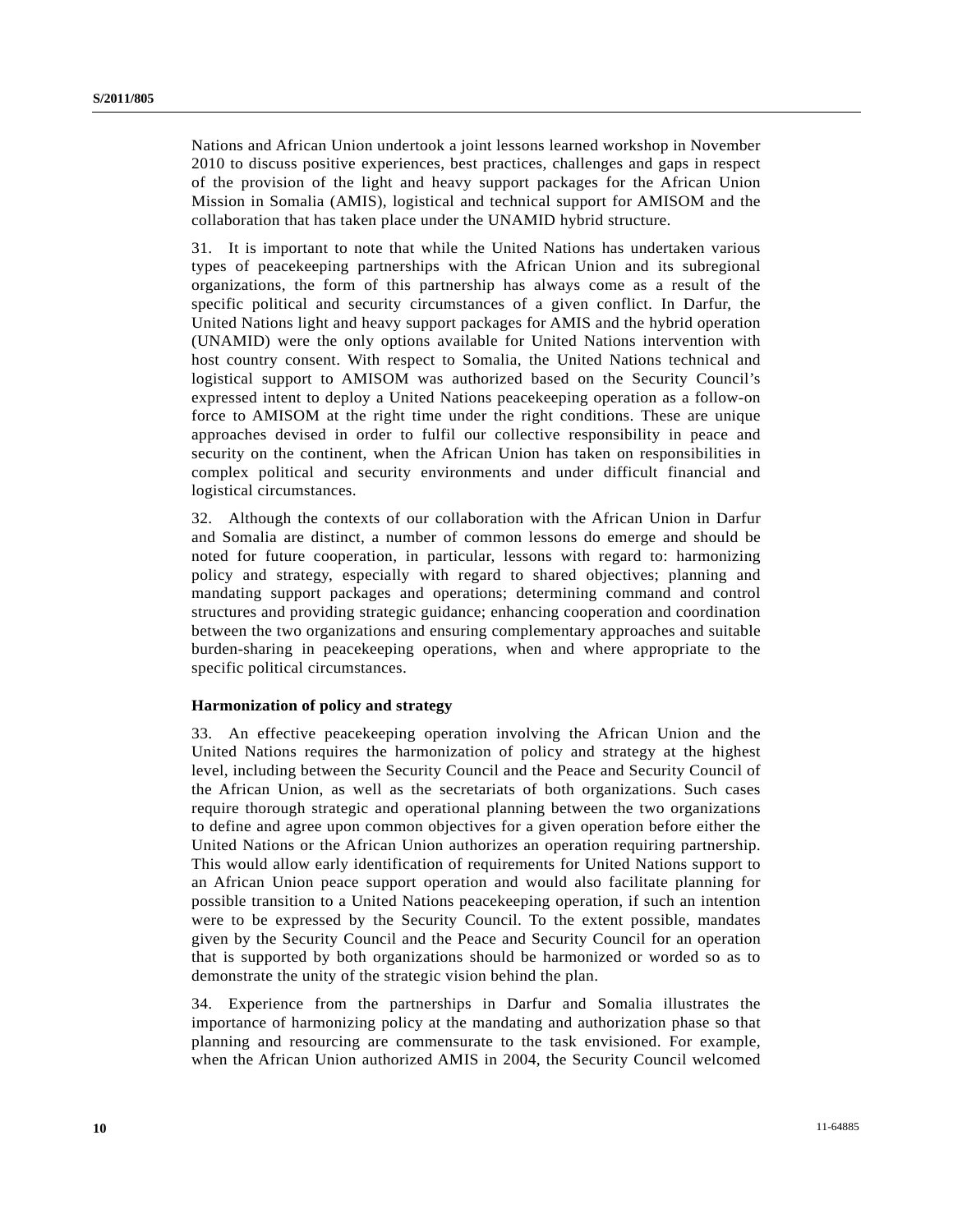the initiative but nevertheless needed to obtain consent to deploy a United Nations peacekeeping operation in Darfur and therefore did not authorize support to AMIS until 2006. This time lag and post-deployment planning, among other things, lead to considerable capacity gaps and operational difficulties for AMIS.

35. With respect to Somalia, while the Peace and Security Council of the African Union expects the deployment of a United Nations peacekeeping operation as a follow-on force to AMISOM as a result of fluid conditions on the ground, the Security Council decided, in January 2009, to authorize a logistics support package to assist with the Union's peace support operation in Somalia. In addition, not all of the recommendations made by the Peace and Security Council were endorsed by the Security Council when it adopted resolutions 1964 (2010) and 2010 (2011) in support of the continued deployment of AMISOM.

36. In both Darfur and in Somalia, the Peace and Security Council of the African Union has often expressed a desire to be consulted more regularly on the contents of resolutions or presidential statements that impact joint endeavours. Joint United Nations-African Union experience highlights the need for more informal communication and consultation between the two bodies. In support of that effort, the Secretariat and the African Union Commission could, where possible, provide harmonized advice to the respective legislative bodies, based on joint assessments, to be taken into account prior to the finalization of respective decisions that involve both organizations.

37. The 2007 joint report of the African Union and the United Nations on UNAMID (S/2007/307/Rev.1) provides a good example of an instance where the two organizations worked together to propose a mandate and a structure for a mission and provided details on the various components of the proposed operation and its specific tasks. In that case, the Security Council adopted the recommendations of the joint report, in particular the recommendations on the mandate for the mission. In this regard, I would like to recall the recommendation in my report of 30 December 2010 on Somalia (S/2010/675) to conduct regular joint assessments of the situation on the ground in Somalia, which was echoed by the Chairperson of the African Union in his report to the Peace and Security Council of the African Union on Somalia of 13 September 2011. In cases of managing a hybrid mission, such as UNAMID, mechanisms could also be considered whereby the Security Council and the Peace and Security Council could directly discuss draft communiqués and resolutions that are to guide the mission before they are adopted.

#### **Command and control and strategic guidance**

38. It is critical that issues related to command and control are clear prior to the deployment of any peacekeeping mission. This is even more important when missions are undertaken in coordination with another organization. To facilitate the ability of the operational commander to command and control the peacekeeping mission on a day-to-day basis, the authorizing political body(ies) must provide clear strategic and operational guidance.

39. In establishing UNAMID in 2007, it was determined that, although it was a hybrid operation, the responsibility for daily operational command and control of the mission would reside with the United Nations. At the same time, to maintain the joint nature of the mission, and to ensure joint decision-making and input into operational decisions and procedures for UNAMID, it was agreed that the Secretary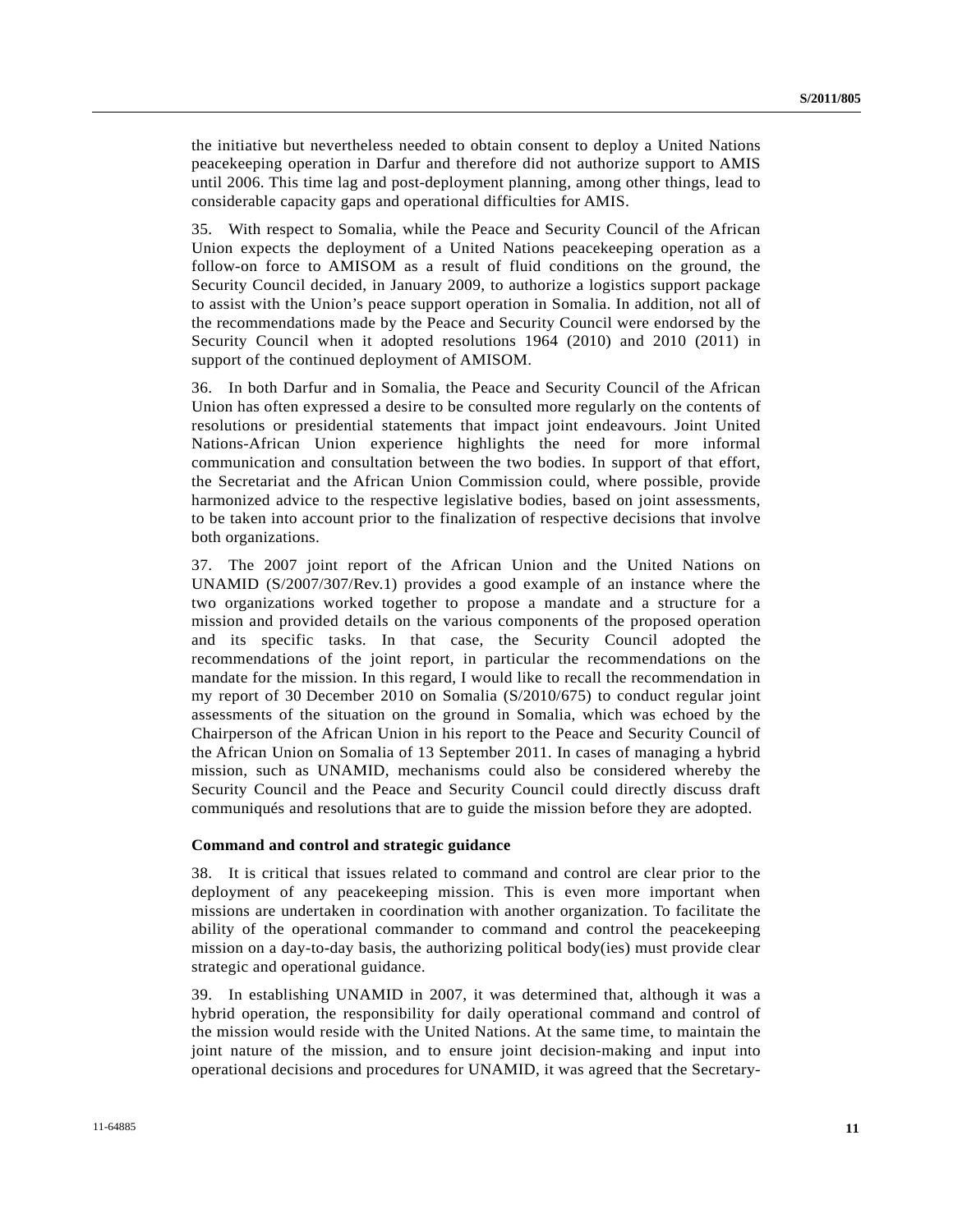General and the Chairperson of the African Union would appoint a joint special representative and that strategic guidance would be jointly provided by the United Nations and African Union.

40. While under this arrangement day-to-day operational questions have been addressed, it can be challenging for the mission, given that the joint special representative reports to two organizations with different legislative bodies. In the case of the Sudan, the Security Council and the Peace and Security Council have not always had the same position with respect to the situation, which has resulted in the fact that the Secretariat and the Commission can provide, at times, two sets of strategic guidance as to implementation of the mission's mandate. While every effort is made at the Secretariat and Commission level to harmonize guidance, it cannot be guaranteed that the United Nations and African Union will have the same position with regard to a particular crisis situation. This should be taken into account when planning joint endeavours in future.

41. Given the volatile political and security environment in which peacekeeping missions operate, command and control is a central feature of their design. Effective command and control requires that strategic intent is aligned throughout the chain of command. Senior and middle-level leaders need to have clearly defined roles, responsibilities and lines of accountability, both in the field and at Headquarters. When considering what sort of structure and authorization field missions should have, both organizations must ensure that they have effective command and control arrangements.

### **Coordination and consultation mechanisms**

42. As illustrated above, effective partnerships in peacekeeping require the capacity to conduct consultation at every level, conduct joint planning and work together on a range of issues within a framework of collective security that may involve multiple actors. With respect to AMIS, the establishment of a United Nations assistance cell in Addis Ababa, and later the Darfur Integrated Task Force, were essential in providing planning and deployment support for the African Union and resolving coordination issues between the United Nations and the African Union. Secondly, the United Nations-African Union-Government of the Sudan tripartite mechanism, established in December 2006 to facilitate the deployment of the heavy and light support packages, and UNAMID provided a valuable forum for discussion and resolution of deployment-related issues. As UNAMID has evolved, this mechanism now includes discussion on strategic issues related to the use of the mission's assets in support of its mandate. Following the authorization of UNAMID in 2007, the joint support and coordination mechanism staffed by personnel from both organizations was established in Addis Ababa in the same year to facilitate coordination on information-sharing and policy. This is an innovative way to facilitate cooperation between the two organizations on a specific operation, although efforts must be made to fully exploit the potential of the mechanism.

43. As noted in my 2010 report (A/65/510-S/2010/514), AMISOM, the United Nations Political Office for Somalia (UNPOS) and the IGAD Office of the Facilitator for Somalia signed a memorandum of understanding in April 2010 to coordinate their efforts in Somalia. The memorandum commits the three agencies to exchange information as well as coordinate activities to promote and maintain peace, security and stability in the country. Subsequently, the three institutions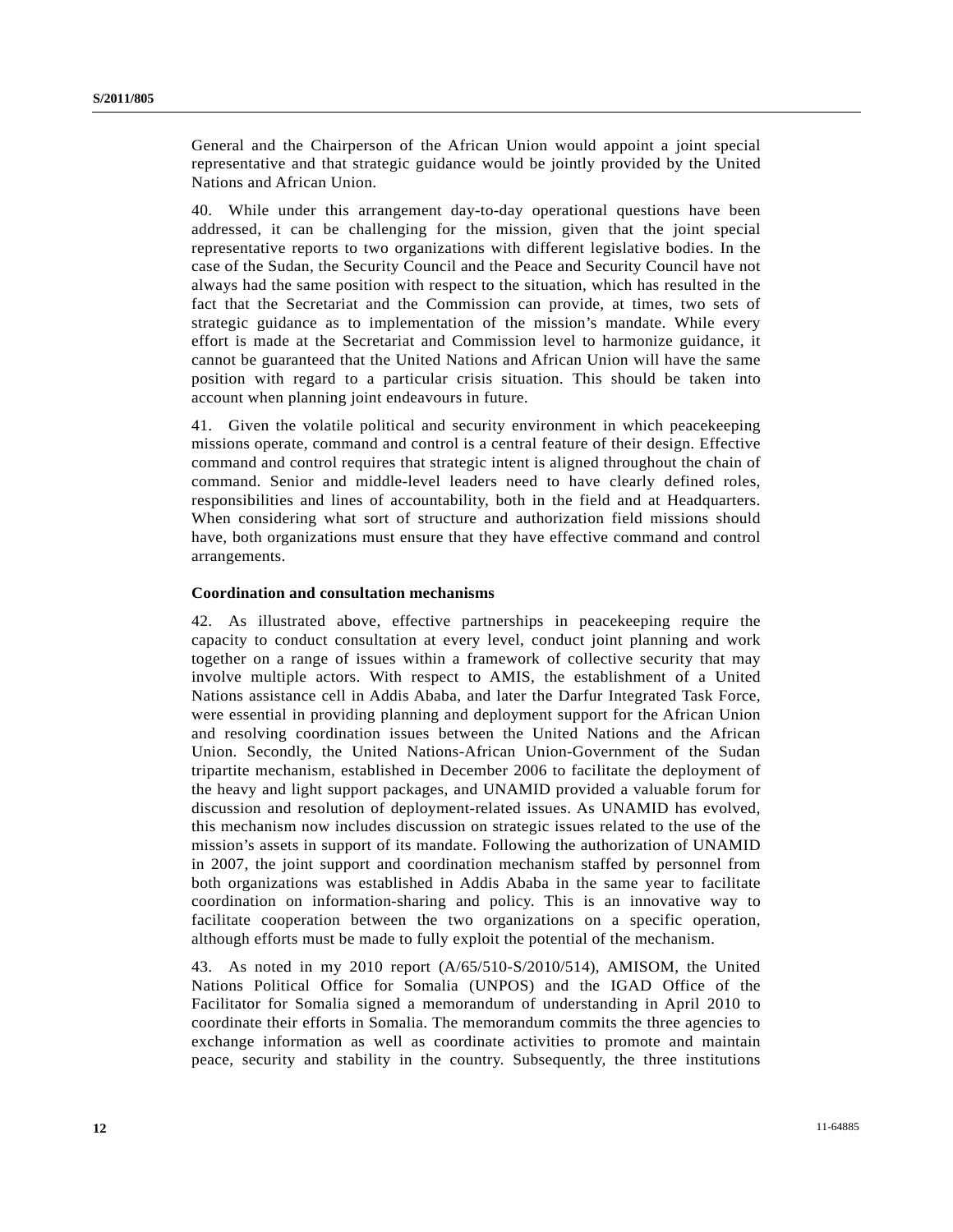signed a joint regional strategy on 23 February 2011 to operationalize the memorandum. In line with the joint regional strategy, my Special Representative works closely with IGAD and AMISOM and co-chairs a monthly meeting of the principals of the working group on Somalia.

44. To facilitate coordination and collaboration at all levels, as well as to ensure the delivery of technical support, it is critical to ensure that both organizations are adequately staffed with key mission personnel both at the Headquarters and field mission levels, especially at the start-up phase. Following the establishment of UNAMID, the African Union Commission faced challenges and delays in recruiting personnel to support the mission and the joint support coordination mechanism. This led to some communications and coordination gaps, which were rectified through alternate channels.

45. The lack of sufficient substantive staff dedicated to planning tasks within the African Union Commission has often represented a challenge to the building of the planning capacity of the Commission when the United Nations began providing expert advice to the African Union Commission in the planning and management of AMISOM in 2007. Recently, however, the Commission has recruited additional planners to redouble its capacity in planning and managing its peace support operations.

#### **Complementarity and burden-sharing**

46. While United Nations peacekeeping partnerships with regional organizations have always come as a result of particular circumstances on the ground, to the extent possible the division of labour and burden sharing between the United Nations and regional organizations should be based on the principle of complementarity and added value. Partnerships should produce real operational benefits on the ground and not result in inefficient duplication.

47. In the case of Darfur, AMIS suffered from logistical and financial gaps as well as experience in peacekeeping. Through the heavy and light support packages authorized by the Security Council, the United Nations was able to provide AMIS with administrative, logistics, planning and peacekeeping expertise, while the African Union was able to assist in force generation and political assistance vis-àvis the host country. While in the case of Somalia, the African Union and its subregional organizations have had the advantage of quick deployment and force generation, the United Nations has been able to assist through planning, logistics and management expertise.

48. United Nations-African Union experiences in both Darfur and Somalia reconfirm the importance of ensuring that, when working in partnership, roles and responsibilities between the two organizations for the different phases of peacekeeping must be clearly defined. Their respective roles and responsibilities can be determined through a stakeholder analysis, which would, inter alia, analyse the relative operational strengths and weaknesses of the United Nations and the African Union in intervening in a given conflict, determine what political constraints exist and consider which other partners are active on the ground.

49. The success of any peacekeeping operation, whether United Nations, African Union or in partnership with one another, is dependent on adequate and timely financial and logistical resources. As noted in my report on United Nations support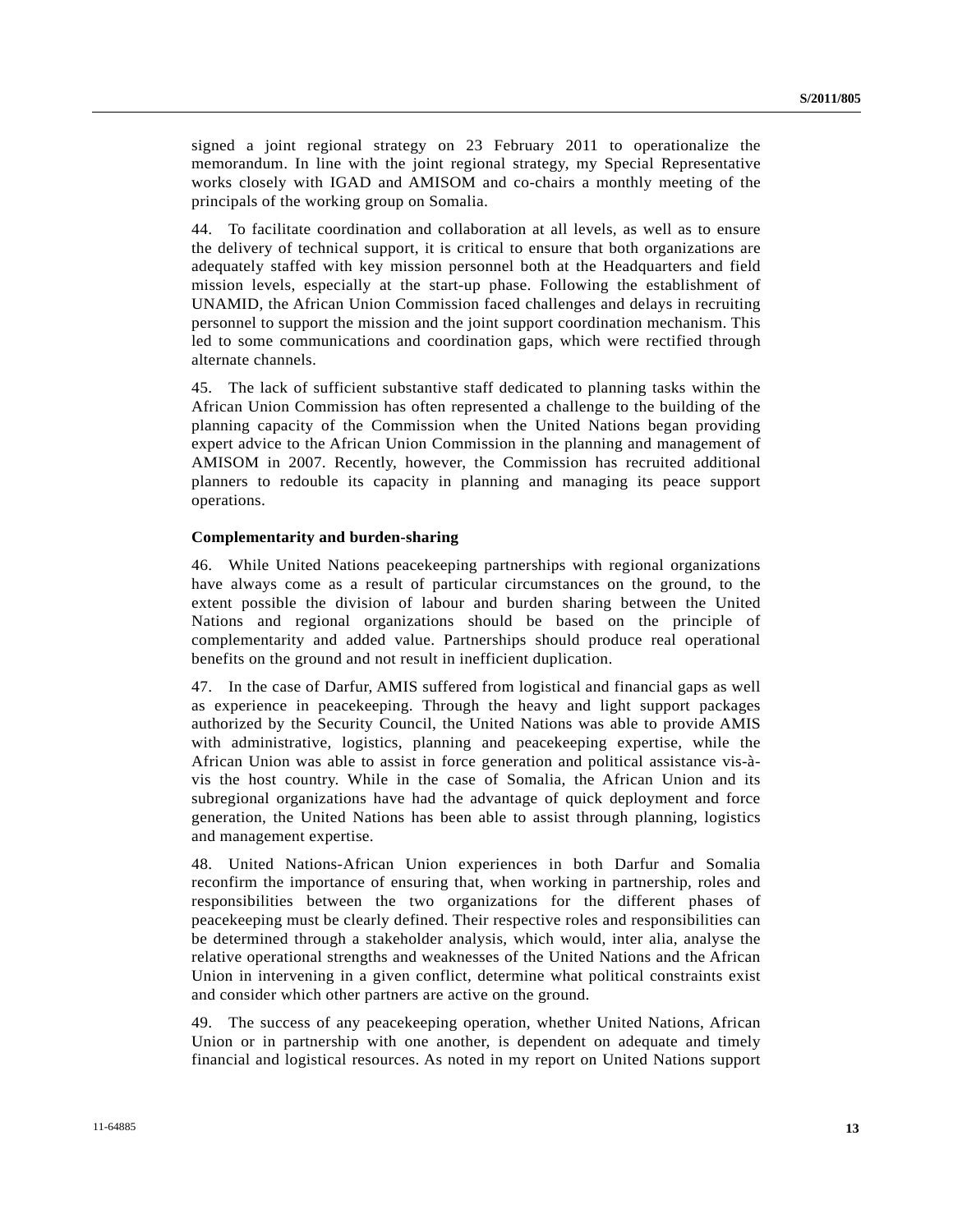to African Union peacekeeping operations authorized by the United Nations (A/64/359-S/2009/470), while support packages have been helpful in ensuring effective deployment of African Union peace support operations, they do not necessarily provide the sustainability and predictability required to effectively support the start-up of a peacekeeping operation. To be successful, it is critical that support packages are authorized early and receive all required assets. In the case of AMIS and AMISOM, the United Nations support packages were authorized between 18 months to two years after the African Union mission was already operating on the ground. While it was laudable that the African Union could deploy quickly in both Somalia and Darfur when no other organization or Member State could intervene, the fact that the missions were significantly under-resourced meant that the response of the international community was effectively inadequate.

50. The financing of AMISOM has been the particular critical challenge in our joint effort to deploy an effective mission, with requisite capacity, in Somalia. It is over two years since the United Nations logistical support package for AMISOM was put in place, and while the United Nations Support Office for AMISOM (UNSOA) successfully improved the Mission's operational capability and living conditions, substantial resource gaps continue to adversely affect the effectiveness of United Nations support to the Mission. In this context, the United Nations has stressed that the support package for AMISOM should be identical to the support provided to United Nations peacekeeping operations.

51. Furthermore, AMISOM is also supported by other sources of financial and in kind assistance, including bilateral support to the troop-contributing countries and funding provided directly to the African Union. The resulting multiple sources of funding have required a significant amount of coordination in order to minimize gaps and duplication. The multiple sources of funding have also created parallel management and accountability frameworks for the same operation.

## **VI. Peacebuilding**

52. Since the inception of the Peacebuilding Commission in June 2006, the cooperation between the African Union and the Commission have steadily developed. The Commission has placed six African countries on its agenda, namely: Burundi, the Central African Republic, Guinea, Guinea-Bissau, Liberia and Sierra Leone. As a member of the six country configurations of the Peacebuilding Commission, the African Union has been supporting the work of the Commission in advocacy for the countries on the agenda. The first annual joint consultative meeting between the Peace and Security Council of the African Union and the Peacebuilding Commission, held in New York on 8 July 2010, focused on the Commission's work in support of peacebuilding efforts in African countries. The two bodies highlighted their vision of enhanced partnership in support of peacebuilding in Africa, with emphasis on joint needs assessment missions and the development of joint mechanisms for mobilizing resources for peacebuilding activities.

53. The recommendations of the 2010 review of the United Nations peacebuilding architecture (A/64/868-S/2010/393) have provided further impetus for collaboration between the African Union and the Peacebuilding Commission, in so far as the report underlines the need for the Commission to deepen collaboration with regional organizations. The Commission and the African Union will also continue to explore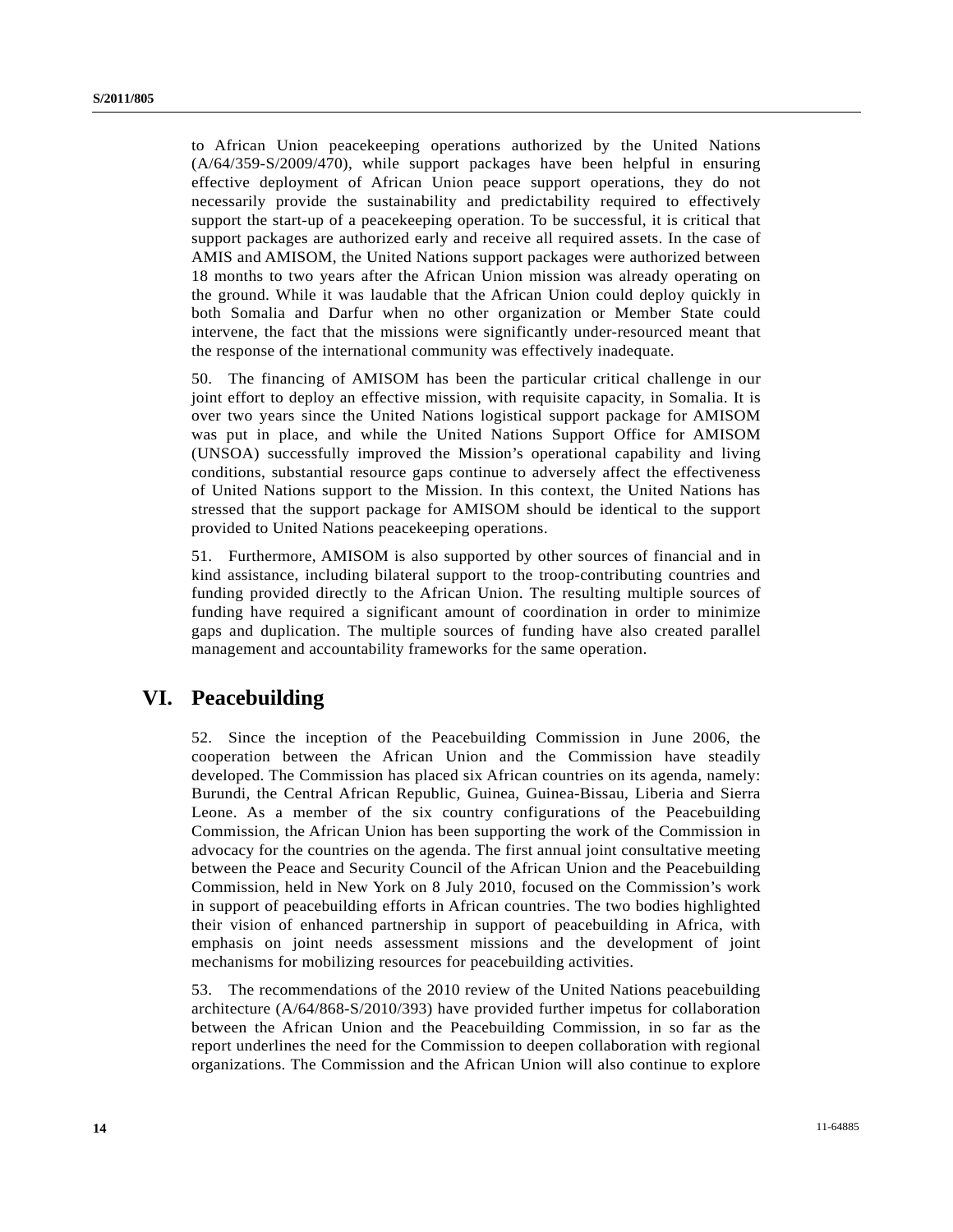practical ways for the United Nations to support the operationalization of the African Union's policy framework for post-conflict reconstruction and development.

# **VII. Humanitarian action**

54. In August 2010, the Office for the Coordination of Humanitarian Affairs concluded a memorandum of understanding covering three key areas of collaboration, namely enhancing the capacity of the African Union Commission on coordination of humanitarian affairs; early warning, disaster preparedness and response; and advocacy for the protection of civilians. In collaboration with the Department of Peacekeeping Operations and other partners, the Office contributed to the development for the draft African Union guidelines for the protection of civilians in peace support operations.

55. In the area of humanitarian capacity-building for the African Union and the regional economic communities, the Office for the Coordination of Humanitarian Affairs is facilitating the development of humanitarian policy frameworks at continental and subregional levels in accordance with prescribed strategic objectives of the African Union. These efforts aim to enhance complementarity between international, regional and subregional response mechanisms. Following the African Union's pledging conference and the launch of the African Union appeal for drought-affected countries in the Horn of Africa on 25 August 2011, the Office for the Coordination of Humanitarian Affairs deployed technical support to help the African Union Commission manage the pledges. The Under-Secretary-General for humanitarian affairs has also been closely coordinating with the Chairperson of the African Union Commission to build common understanding between the national authorities and the humanitarian actors on humanitarian priorities and concerns, including in Côte d'Ivoire, Libya, Somalia and the Sudan, as well as in the Horn of Africa. The Office for the Coordination of Humanitarian Affairs also supported the African Union Commission in undertaking humanitarian assessment missions to Kenya, Liberia, Sierra Leone, Somalia, the Sudan and Zimbabwe to inform the discussions of the Peace and Security Council of the African Union.

# **VIII. Human rights**

56. OHCHR continues to assist the African Union Commission, through its Political Affairs Department, in consultation with other organs of the African Union, the regional economic communities and civil society organizations, in the development of a comprehensive human rights strategy for Africa. The human rights strategy for Africa is a guiding framework for collective action by African Union organs and institutions, regional economic communities and Member States aimed at strengthening the African human rights system. The strategy seeks to address the current challenges of the African human rights system in order to ensure effective promotion and protection of human rights on the continent. The African Union Commission, through its Political Affairs Department, has organized a validation workshop involving various stakeholders in April 2011. During 2012, the African Union Commission is expected to submit the strategy for implementation to the African Union organs with human rights mandates, the regional economic communities and the African governance platform under the African governance architecture of the African Union Commission.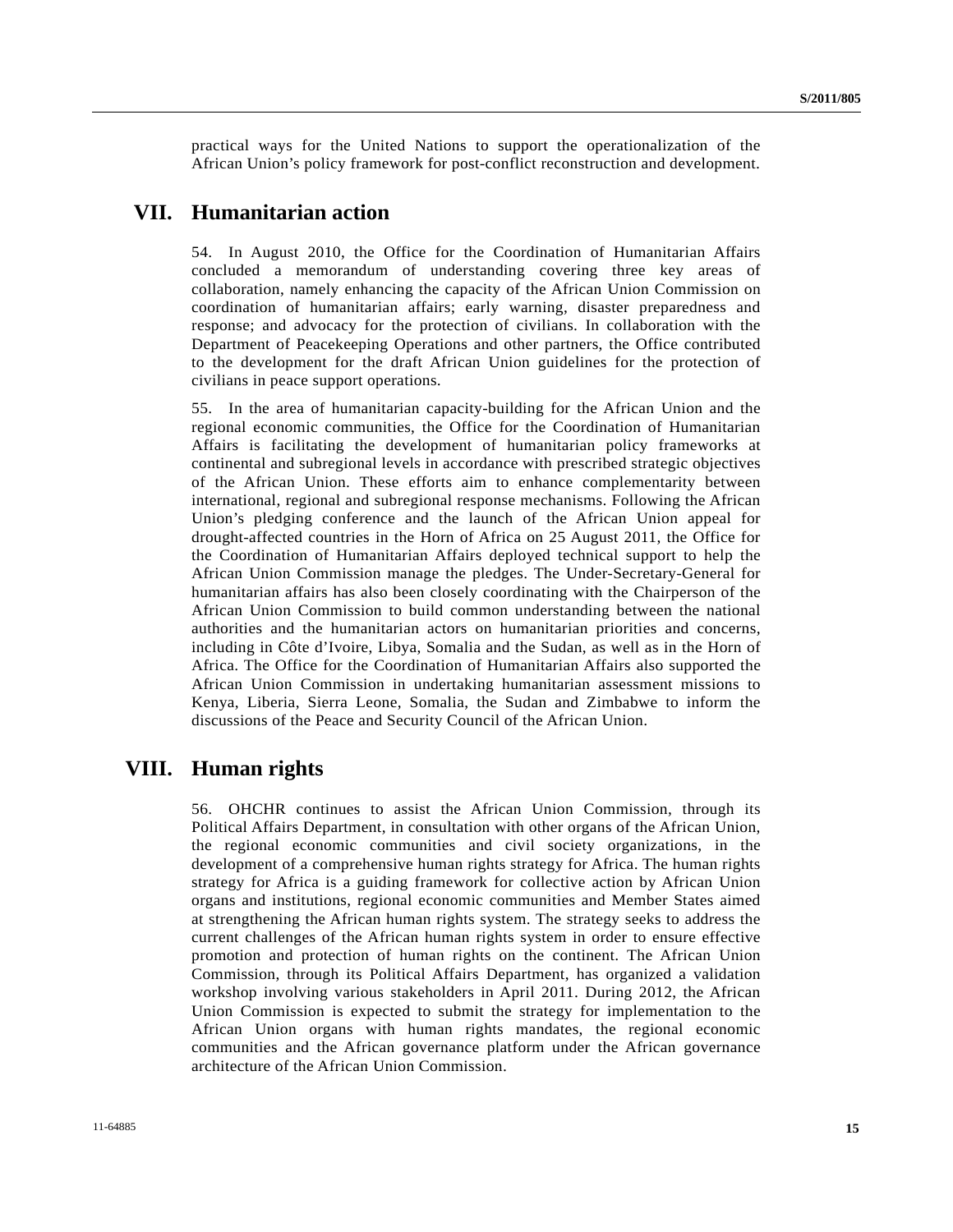57. OHCHR has been engaging with the Department of Political Affairs of the African Union Commission, the regional human rights treaty bodies, namely, the African Commission on Human and Peoples' Rights, the African Court on Human and Peoples' Rights and the Africa Committee of Experts on the Rights and Welfare of the Child, as well as civil society organizations, through technical advice, regular consultations and workshops aimed at strengthening the capacity of those organs and institutions towards greater effectiveness and promoting the implementation of human rights instruments.

## **IX. Observations**

58. Regional organizations have made a growing contribution in complementing the work of the United Nations in maintaining international peace and security. In particular, the role of the African Union and subregional organizations over the last two decades has proven critical in addressing peace and security issues in the continent under Chapter VIII of the Charter. While United Nations cooperation with the African Union has expanded significantly in recent years, it is a relationship in progress and our response has been shaped by the dynamics of each situation on the ground and by the direction and guidance of the Security Council. Nevertheless, the two organizations share the same objectives of pacific settlement of disputes enshrined in the Charter. We must build on what we have achieved to devise and strengthen practical tools so that we can successfully face our common peace and security challenges in Africa together.

59. As I have stated earlier, the partnership between the United Nations and African Union on peace and security, at the strategic level, is defined primarily by the Security Council and the Peace and Security Council of the African Union. The African Union remains the only regional body with which the Security Council meets at regular intervals. The joint meetings and the briefings by officials of the African Union and the United Nations, as well as the establishment of UNOAU, have strengthened consultation, information-sharing and communication between the two bodies in addressing issues of mutual concern. There is, nonetheless, a need to develop agreed principles governing the modalities of cooperation and decisionmaking more fully.

60. In this connection, I welcome the intention of the Security Council, in accordance with its presidential statement of 13 January 2010 (S/PRST/2010/1), to hold in future informal interactive dialogues with regional and subregional organizations. More informal communication between the two Councils and their Member States is critical in developing a common vision and coordinating action prior to the finalization of respective decisions.

61. I am encouraged by the substantive discussion that took place at the last meeting between members of the Security Council and the Peace and Security Council of the African Union in Addis Ababa on 21 May 2011. Beyond the yearly meeting of the two bodies, enhanced regular consultations between African member States of the Security Council and member States of the Peace and Security Council of the African Union on issues on the respective agendas of the two organs would also help in this regard.

62. The high-level meetings and mini-summits on Côte d'Ivoire, Libya, Somalia and the Sudan, and the "Cairo Group" meetings on Libya, which I have chaired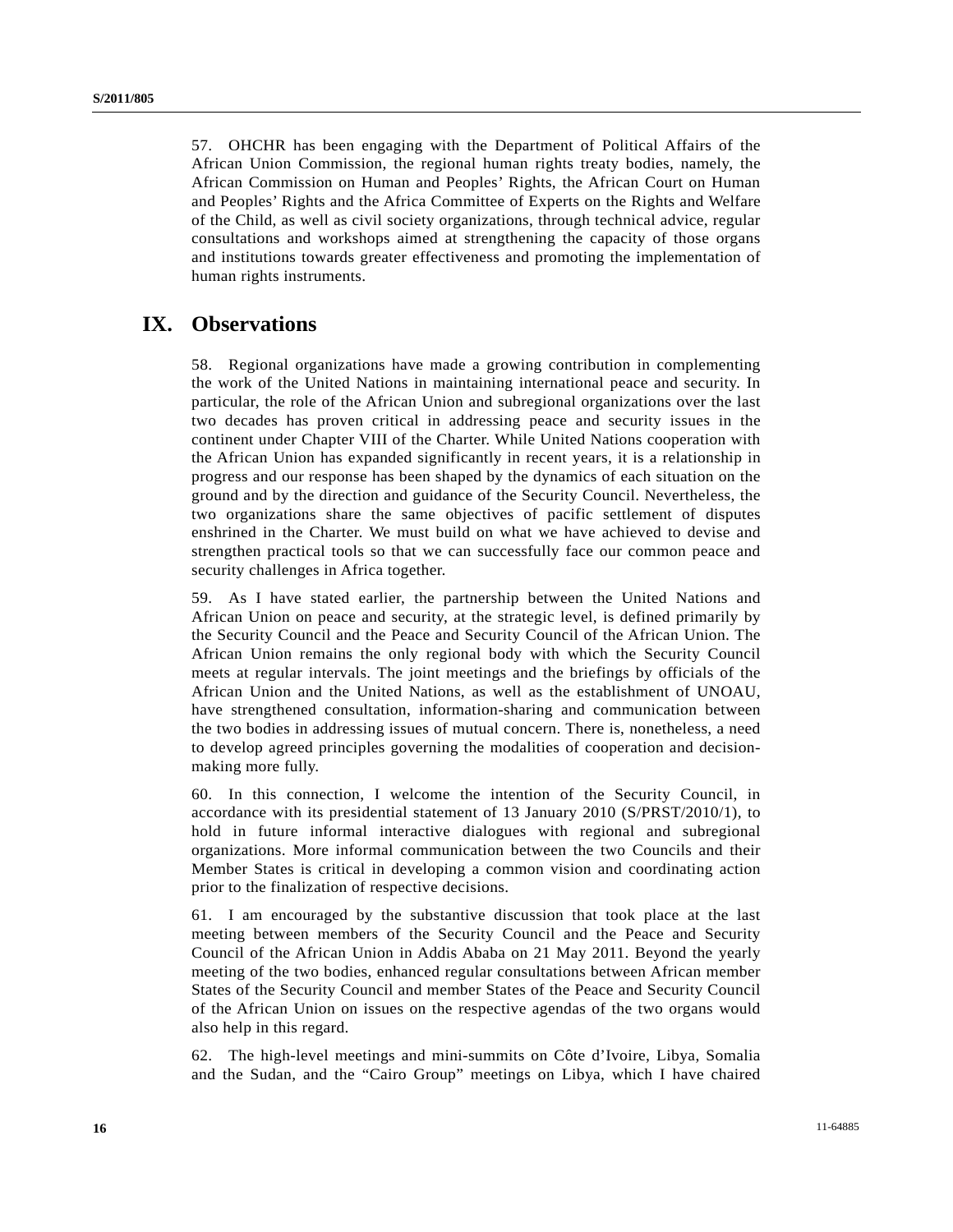and/or co-chaired with the African Union, the regional economic communities and other key regional organizations and key partners in Africa have proved to be an important mechanism of consultation, coordination and mobilization of joint action by the international community. On a personal level, I will continue to maintain close consultations with the leadership of the African Union and the regional economic communities on major peace and security challenges in Africa, especially in the prevention and resolution of conflicts.

63. Our experiences in peacemaking, mediation and peacekeeping cooperation with the African Union indicate that partnerships work best when there are common strategic objectives and a clear division of responsibilities, based on shared assessments and concerted decisions of the two organizations. I am committed to ensuring closer interaction between the United Nations Secretariat and the African Union Commission to exchange information and prepare harmonized views and recommendations, including through joint assessments, if appropriate, in order to assist the Security Council and the Peace and Security Council of the African Union in formulating cohesive positions and strategies. Building on best practices and lessons learned, it would be important to establish pre-agreed mechanisms for consultation that would allow the Secretariat and Commission to act and proceed together when a new crisis erupts.

64. At the operational level, lessons and experience indicate that there is no generic model for cooperation between the two organizations that can be applied to any situation, and that each situation requires innovative solutions. It is therefore important to ensure that the conceptualization, mandates, rules of engagement and institutional arrangements for each peacekeeping operation are based on the strategic and operational requirements to support a peace process or the effective implementation of a peace agreement. Such arrangements should be predicated on a shared vision of the political process and preserve unity of command and strategic direction, while ensuring the provision of critical resource and capability requirements. To ensure a more coherent framework for global peacekeeping, the United Nations is committed to working with the African Union to harmonize peacekeeping standard operating procedures, including with respect to force generation, planning and mission start-up.

65. Efforts to find a solution to ensure predictable and sustainable financing for African Union peace support operations, including the African Standby Force, need to be continued, taking into account the Union's own financing mechanisms and special conditions when it is undertaking peace support operations under the authorization of the United Nations. In this regard, I welcome the establishment of an African Union high-level panel on alternative sources of financing, set up in July 2011 under the chairmanship of former President Olusegun Obasanjo of Nigeria. I echo the appeal made by the African Union during the 8th meeting of the Specialized Technical Committee on Defense, Safety and Security on the urgent need for Member States to contribute more significantly to the funding of African Union peace support operations and, more generally, to efforts geared towards the prevention, management and resolution of conflict, as well as peacebuilding. I would also like to reiterate the call made at the extraordinary session of the African Union Assembly, held in Addis Ababa on 25 May 2011, for all Member States in a position to do so to make voluntary contributions to the African Union Peace Fund, and welcome the meeting on funding for the African Standby Force to be held in 2012.